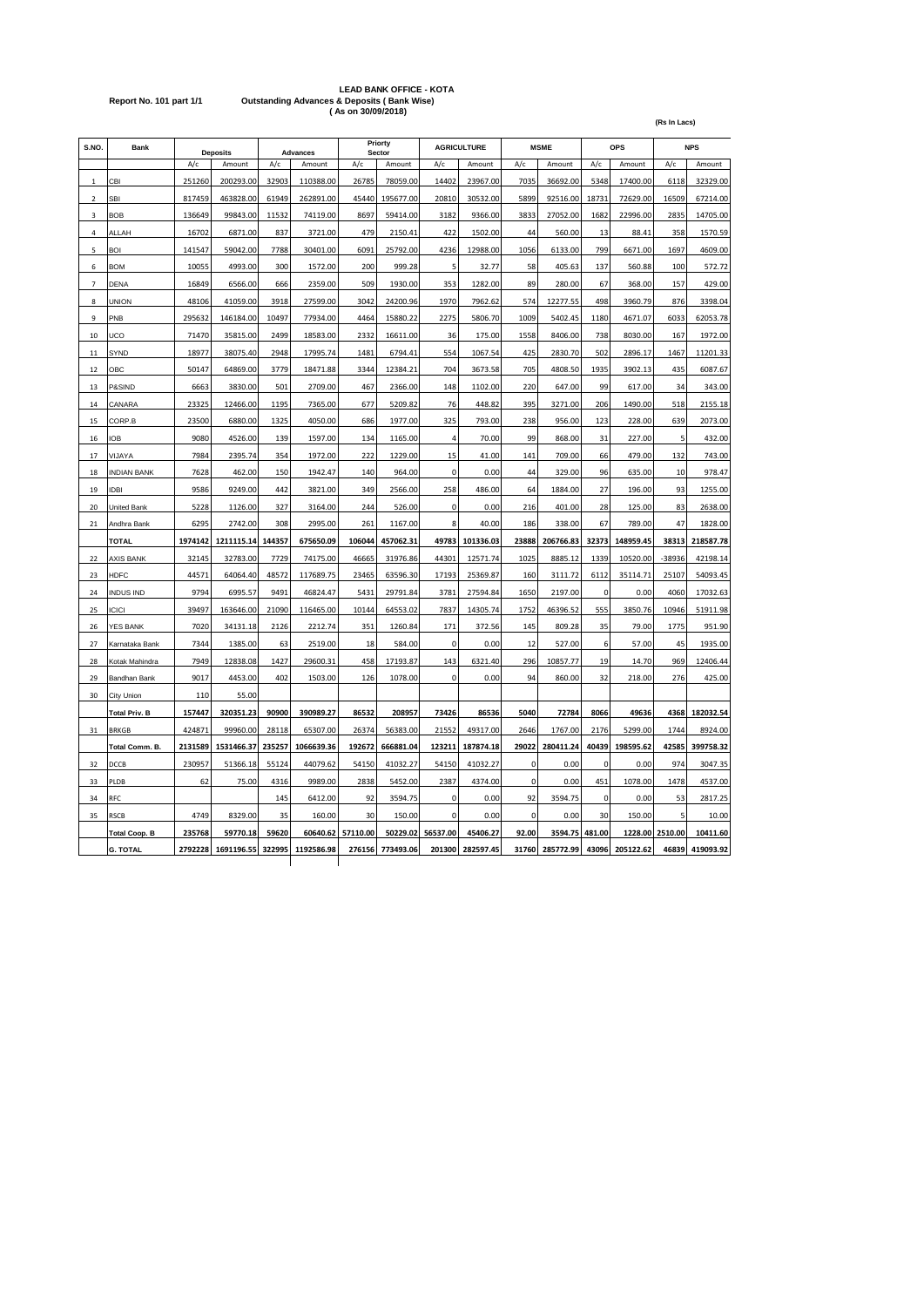| Agriculture<br>S.NO.<br><b>Bank</b><br>AGRI.<br>AGRI.<br><b>CROP LOAN</b><br><b>TERM LOAN</b><br><b>INFRASTRUCTURE</b><br>ANCILLARY<br>A/c<br>A/c<br>A/c<br>A/c<br>Amount<br>Amount<br>Amount<br>Amount<br>A/c<br>16444.00<br>2977<br>7009.00<br>14402<br>CBI<br>11372<br>52<br>$\mathbf{1}$<br>$\mathbf 2$<br>512<br>$\mathbf 1$<br>$\mathbf 2$<br><b>SBI</b><br>17901<br>25547.00<br>2296<br>3427.00<br>549<br>1246<br>64<br>312.00<br>20810<br>3<br><b>BOB</b><br>3182<br>9366.00<br>3182<br>ALLAH<br>380<br>1103.00<br>42<br>399.00<br>422<br>4<br>893<br>5<br><b>BOI</b><br>3326<br>9034.00<br>1776.00<br>17<br>2178<br>4236<br>5<br>6<br><b>BOM</b><br>32.77<br>5<br>9<br>$\overline{7}$<br>344<br>1279.00<br>3.00<br>353<br><b>DENA</b><br>150<br>2059.57<br>9<br>1970<br>8<br><b>UNION</b><br>1811<br>5148.45<br>754.6<br>9<br>PNB<br>2133<br>4440.70<br>135<br>1322.00<br>$\overline{7}$<br>44.00<br>2275<br>10<br>UCO<br>35<br>150.00<br>$\mathbf{1}$<br>25.00<br>36<br>1005.54<br>SYND<br>516<br>38<br>62.00<br>554<br>11<br>8<br>180.94<br>4<br>8<br>12<br>OBC<br>684<br>3058.26<br>6.1<br>428.28<br>704<br>1080.00<br>4<br>148<br>13<br>P&SIND<br>144<br>22.00<br>$14\,$<br>CANARA<br>74<br>441.82<br>$\overline{\mathbf{c}}$<br>7.00<br>76<br>10<br>325<br>15<br>CORP.B<br>315<br>765.00<br>28.00<br><b>IOB</b><br>2.00<br>3<br>68<br>16<br>$\mathbf{1}$<br>4<br>15<br>17<br>VIJAYA<br>41.00<br>15<br><b>INDIAN BANK</b><br>$\mathbf 0$<br>18<br>19<br><b>IDBI</b><br>224<br>372.00<br>114.00<br>258<br>34<br>20<br>United Bank<br>0<br>6<br>19.00<br>8<br>Andhra Bank<br>21.00<br>$\overline{\mathbf{c}}$<br>21<br>42462<br>79296.77<br>6607<br>16488.28<br>634<br>4764.7<br>80<br>49783<br><b>Total Nat.Bank</b><br>786.28<br><b>AXIS BANK</b><br>43976<br>11517.00<br>325<br>1054.74<br>44301<br>22<br>4096.89<br>1495<br>9698<br>23<br><b>HDFC</b><br>9574<br>11574.98<br>6124<br>17193<br><b>INDUS IND</b><br>3781<br>27594.84<br>3781<br>24<br>6596.00<br><b>ICICI</b><br>2678<br>2861<br>3575.00<br>2298<br>4134.74<br>25<br>7837<br>26<br>51.00<br>145<br>171<br>26<br><b>YES BANK</b><br>321.56<br>0<br>27<br>Karnataka Bank<br>13<br>506.18<br>130<br>5815.22<br>143<br>28<br>Kotak Mahindra<br>29<br>Bandhan Bank<br>$\overline{2}$<br>2.00<br>30<br>City Union<br><b>Total Priv. B</b><br>30245.16<br>42460.25<br>3793<br>13832.74<br>0<br>0<br>73428<br>56267<br>13368<br>17021<br>42419.00<br>285.00<br>4411<br>21552<br><b>BRKGB</b><br>120<br>6613<br>31 | <b>Total Agriculture</b><br>Amount                                                               |
|----------------------------------------------------------------------------------------------------------------------------------------------------------------------------------------------------------------------------------------------------------------------------------------------------------------------------------------------------------------------------------------------------------------------------------------------------------------------------------------------------------------------------------------------------------------------------------------------------------------------------------------------------------------------------------------------------------------------------------------------------------------------------------------------------------------------------------------------------------------------------------------------------------------------------------------------------------------------------------------------------------------------------------------------------------------------------------------------------------------------------------------------------------------------------------------------------------------------------------------------------------------------------------------------------------------------------------------------------------------------------------------------------------------------------------------------------------------------------------------------------------------------------------------------------------------------------------------------------------------------------------------------------------------------------------------------------------------------------------------------------------------------------------------------------------------------------------------------------------------------------------------------------------------------------------------------------------------------------------------------------------------------------------------------------------------------------------------------------------------------------------------------------------------------------------------------------------------------------------------------------------------------------------------------------------------------------------------------------------------------------------------------------------------------------------------------------------------------------------------|--------------------------------------------------------------------------------------------------|
|                                                                                                                                                                                                                                                                                                                                                                                                                                                                                                                                                                                                                                                                                                                                                                                                                                                                                                                                                                                                                                                                                                                                                                                                                                                                                                                                                                                                                                                                                                                                                                                                                                                                                                                                                                                                                                                                                                                                                                                                                                                                                                                                                                                                                                                                                                                                                                                                                                                                                        | 23967.00<br>30532.00<br>9366.00<br>1502.00<br>12988.00<br>32.77<br>1282.00<br>7962.62<br>5806.70 |
|                                                                                                                                                                                                                                                                                                                                                                                                                                                                                                                                                                                                                                                                                                                                                                                                                                                                                                                                                                                                                                                                                                                                                                                                                                                                                                                                                                                                                                                                                                                                                                                                                                                                                                                                                                                                                                                                                                                                                                                                                                                                                                                                                                                                                                                                                                                                                                                                                                                                                        |                                                                                                  |
|                                                                                                                                                                                                                                                                                                                                                                                                                                                                                                                                                                                                                                                                                                                                                                                                                                                                                                                                                                                                                                                                                                                                                                                                                                                                                                                                                                                                                                                                                                                                                                                                                                                                                                                                                                                                                                                                                                                                                                                                                                                                                                                                                                                                                                                                                                                                                                                                                                                                                        |                                                                                                  |
|                                                                                                                                                                                                                                                                                                                                                                                                                                                                                                                                                                                                                                                                                                                                                                                                                                                                                                                                                                                                                                                                                                                                                                                                                                                                                                                                                                                                                                                                                                                                                                                                                                                                                                                                                                                                                                                                                                                                                                                                                                                                                                                                                                                                                                                                                                                                                                                                                                                                                        |                                                                                                  |
|                                                                                                                                                                                                                                                                                                                                                                                                                                                                                                                                                                                                                                                                                                                                                                                                                                                                                                                                                                                                                                                                                                                                                                                                                                                                                                                                                                                                                                                                                                                                                                                                                                                                                                                                                                                                                                                                                                                                                                                                                                                                                                                                                                                                                                                                                                                                                                                                                                                                                        |                                                                                                  |
|                                                                                                                                                                                                                                                                                                                                                                                                                                                                                                                                                                                                                                                                                                                                                                                                                                                                                                                                                                                                                                                                                                                                                                                                                                                                                                                                                                                                                                                                                                                                                                                                                                                                                                                                                                                                                                                                                                                                                                                                                                                                                                                                                                                                                                                                                                                                                                                                                                                                                        |                                                                                                  |
|                                                                                                                                                                                                                                                                                                                                                                                                                                                                                                                                                                                                                                                                                                                                                                                                                                                                                                                                                                                                                                                                                                                                                                                                                                                                                                                                                                                                                                                                                                                                                                                                                                                                                                                                                                                                                                                                                                                                                                                                                                                                                                                                                                                                                                                                                                                                                                                                                                                                                        |                                                                                                  |
|                                                                                                                                                                                                                                                                                                                                                                                                                                                                                                                                                                                                                                                                                                                                                                                                                                                                                                                                                                                                                                                                                                                                                                                                                                                                                                                                                                                                                                                                                                                                                                                                                                                                                                                                                                                                                                                                                                                                                                                                                                                                                                                                                                                                                                                                                                                                                                                                                                                                                        |                                                                                                  |
|                                                                                                                                                                                                                                                                                                                                                                                                                                                                                                                                                                                                                                                                                                                                                                                                                                                                                                                                                                                                                                                                                                                                                                                                                                                                                                                                                                                                                                                                                                                                                                                                                                                                                                                                                                                                                                                                                                                                                                                                                                                                                                                                                                                                                                                                                                                                                                                                                                                                                        |                                                                                                  |
|                                                                                                                                                                                                                                                                                                                                                                                                                                                                                                                                                                                                                                                                                                                                                                                                                                                                                                                                                                                                                                                                                                                                                                                                                                                                                                                                                                                                                                                                                                                                                                                                                                                                                                                                                                                                                                                                                                                                                                                                                                                                                                                                                                                                                                                                                                                                                                                                                                                                                        |                                                                                                  |
|                                                                                                                                                                                                                                                                                                                                                                                                                                                                                                                                                                                                                                                                                                                                                                                                                                                                                                                                                                                                                                                                                                                                                                                                                                                                                                                                                                                                                                                                                                                                                                                                                                                                                                                                                                                                                                                                                                                                                                                                                                                                                                                                                                                                                                                                                                                                                                                                                                                                                        |                                                                                                  |
|                                                                                                                                                                                                                                                                                                                                                                                                                                                                                                                                                                                                                                                                                                                                                                                                                                                                                                                                                                                                                                                                                                                                                                                                                                                                                                                                                                                                                                                                                                                                                                                                                                                                                                                                                                                                                                                                                                                                                                                                                                                                                                                                                                                                                                                                                                                                                                                                                                                                                        | 175.00                                                                                           |
|                                                                                                                                                                                                                                                                                                                                                                                                                                                                                                                                                                                                                                                                                                                                                                                                                                                                                                                                                                                                                                                                                                                                                                                                                                                                                                                                                                                                                                                                                                                                                                                                                                                                                                                                                                                                                                                                                                                                                                                                                                                                                                                                                                                                                                                                                                                                                                                                                                                                                        | 1067.54                                                                                          |
|                                                                                                                                                                                                                                                                                                                                                                                                                                                                                                                                                                                                                                                                                                                                                                                                                                                                                                                                                                                                                                                                                                                                                                                                                                                                                                                                                                                                                                                                                                                                                                                                                                                                                                                                                                                                                                                                                                                                                                                                                                                                                                                                                                                                                                                                                                                                                                                                                                                                                        | 3673.58                                                                                          |
|                                                                                                                                                                                                                                                                                                                                                                                                                                                                                                                                                                                                                                                                                                                                                                                                                                                                                                                                                                                                                                                                                                                                                                                                                                                                                                                                                                                                                                                                                                                                                                                                                                                                                                                                                                                                                                                                                                                                                                                                                                                                                                                                                                                                                                                                                                                                                                                                                                                                                        | 1102.00                                                                                          |
|                                                                                                                                                                                                                                                                                                                                                                                                                                                                                                                                                                                                                                                                                                                                                                                                                                                                                                                                                                                                                                                                                                                                                                                                                                                                                                                                                                                                                                                                                                                                                                                                                                                                                                                                                                                                                                                                                                                                                                                                                                                                                                                                                                                                                                                                                                                                                                                                                                                                                        | 448.82                                                                                           |
|                                                                                                                                                                                                                                                                                                                                                                                                                                                                                                                                                                                                                                                                                                                                                                                                                                                                                                                                                                                                                                                                                                                                                                                                                                                                                                                                                                                                                                                                                                                                                                                                                                                                                                                                                                                                                                                                                                                                                                                                                                                                                                                                                                                                                                                                                                                                                                                                                                                                                        | 793.00                                                                                           |
|                                                                                                                                                                                                                                                                                                                                                                                                                                                                                                                                                                                                                                                                                                                                                                                                                                                                                                                                                                                                                                                                                                                                                                                                                                                                                                                                                                                                                                                                                                                                                                                                                                                                                                                                                                                                                                                                                                                                                                                                                                                                                                                                                                                                                                                                                                                                                                                                                                                                                        | 70.00                                                                                            |
|                                                                                                                                                                                                                                                                                                                                                                                                                                                                                                                                                                                                                                                                                                                                                                                                                                                                                                                                                                                                                                                                                                                                                                                                                                                                                                                                                                                                                                                                                                                                                                                                                                                                                                                                                                                                                                                                                                                                                                                                                                                                                                                                                                                                                                                                                                                                                                                                                                                                                        | 41.00                                                                                            |
|                                                                                                                                                                                                                                                                                                                                                                                                                                                                                                                                                                                                                                                                                                                                                                                                                                                                                                                                                                                                                                                                                                                                                                                                                                                                                                                                                                                                                                                                                                                                                                                                                                                                                                                                                                                                                                                                                                                                                                                                                                                                                                                                                                                                                                                                                                                                                                                                                                                                                        | 0.00                                                                                             |
|                                                                                                                                                                                                                                                                                                                                                                                                                                                                                                                                                                                                                                                                                                                                                                                                                                                                                                                                                                                                                                                                                                                                                                                                                                                                                                                                                                                                                                                                                                                                                                                                                                                                                                                                                                                                                                                                                                                                                                                                                                                                                                                                                                                                                                                                                                                                                                                                                                                                                        | 486.00                                                                                           |
|                                                                                                                                                                                                                                                                                                                                                                                                                                                                                                                                                                                                                                                                                                                                                                                                                                                                                                                                                                                                                                                                                                                                                                                                                                                                                                                                                                                                                                                                                                                                                                                                                                                                                                                                                                                                                                                                                                                                                                                                                                                                                                                                                                                                                                                                                                                                                                                                                                                                                        | 0.00                                                                                             |
|                                                                                                                                                                                                                                                                                                                                                                                                                                                                                                                                                                                                                                                                                                                                                                                                                                                                                                                                                                                                                                                                                                                                                                                                                                                                                                                                                                                                                                                                                                                                                                                                                                                                                                                                                                                                                                                                                                                                                                                                                                                                                                                                                                                                                                                                                                                                                                                                                                                                                        | 40.00                                                                                            |
|                                                                                                                                                                                                                                                                                                                                                                                                                                                                                                                                                                                                                                                                                                                                                                                                                                                                                                                                                                                                                                                                                                                                                                                                                                                                                                                                                                                                                                                                                                                                                                                                                                                                                                                                                                                                                                                                                                                                                                                                                                                                                                                                                                                                                                                                                                                                                                                                                                                                                        | 101336.03                                                                                        |
|                                                                                                                                                                                                                                                                                                                                                                                                                                                                                                                                                                                                                                                                                                                                                                                                                                                                                                                                                                                                                                                                                                                                                                                                                                                                                                                                                                                                                                                                                                                                                                                                                                                                                                                                                                                                                                                                                                                                                                                                                                                                                                                                                                                                                                                                                                                                                                                                                                                                                        | 12571.74                                                                                         |
|                                                                                                                                                                                                                                                                                                                                                                                                                                                                                                                                                                                                                                                                                                                                                                                                                                                                                                                                                                                                                                                                                                                                                                                                                                                                                                                                                                                                                                                                                                                                                                                                                                                                                                                                                                                                                                                                                                                                                                                                                                                                                                                                                                                                                                                                                                                                                                                                                                                                                        | 25369.87                                                                                         |
|                                                                                                                                                                                                                                                                                                                                                                                                                                                                                                                                                                                                                                                                                                                                                                                                                                                                                                                                                                                                                                                                                                                                                                                                                                                                                                                                                                                                                                                                                                                                                                                                                                                                                                                                                                                                                                                                                                                                                                                                                                                                                                                                                                                                                                                                                                                                                                                                                                                                                        | 27594.84                                                                                         |
|                                                                                                                                                                                                                                                                                                                                                                                                                                                                                                                                                                                                                                                                                                                                                                                                                                                                                                                                                                                                                                                                                                                                                                                                                                                                                                                                                                                                                                                                                                                                                                                                                                                                                                                                                                                                                                                                                                                                                                                                                                                                                                                                                                                                                                                                                                                                                                                                                                                                                        | 14305.74                                                                                         |
|                                                                                                                                                                                                                                                                                                                                                                                                                                                                                                                                                                                                                                                                                                                                                                                                                                                                                                                                                                                                                                                                                                                                                                                                                                                                                                                                                                                                                                                                                                                                                                                                                                                                                                                                                                                                                                                                                                                                                                                                                                                                                                                                                                                                                                                                                                                                                                                                                                                                                        | 372.56                                                                                           |
|                                                                                                                                                                                                                                                                                                                                                                                                                                                                                                                                                                                                                                                                                                                                                                                                                                                                                                                                                                                                                                                                                                                                                                                                                                                                                                                                                                                                                                                                                                                                                                                                                                                                                                                                                                                                                                                                                                                                                                                                                                                                                                                                                                                                                                                                                                                                                                                                                                                                                        | 0.00                                                                                             |
|                                                                                                                                                                                                                                                                                                                                                                                                                                                                                                                                                                                                                                                                                                                                                                                                                                                                                                                                                                                                                                                                                                                                                                                                                                                                                                                                                                                                                                                                                                                                                                                                                                                                                                                                                                                                                                                                                                                                                                                                                                                                                                                                                                                                                                                                                                                                                                                                                                                                                        |                                                                                                  |
|                                                                                                                                                                                                                                                                                                                                                                                                                                                                                                                                                                                                                                                                                                                                                                                                                                                                                                                                                                                                                                                                                                                                                                                                                                                                                                                                                                                                                                                                                                                                                                                                                                                                                                                                                                                                                                                                                                                                                                                                                                                                                                                                                                                                                                                                                                                                                                                                                                                                                        |                                                                                                  |
|                                                                                                                                                                                                                                                                                                                                                                                                                                                                                                                                                                                                                                                                                                                                                                                                                                                                                                                                                                                                                                                                                                                                                                                                                                                                                                                                                                                                                                                                                                                                                                                                                                                                                                                                                                                                                                                                                                                                                                                                                                                                                                                                                                                                                                                                                                                                                                                                                                                                                        | 6321.40                                                                                          |
|                                                                                                                                                                                                                                                                                                                                                                                                                                                                                                                                                                                                                                                                                                                                                                                                                                                                                                                                                                                                                                                                                                                                                                                                                                                                                                                                                                                                                                                                                                                                                                                                                                                                                                                                                                                                                                                                                                                                                                                                                                                                                                                                                                                                                                                                                                                                                                                                                                                                                        |                                                                                                  |
|                                                                                                                                                                                                                                                                                                                                                                                                                                                                                                                                                                                                                                                                                                                                                                                                                                                                                                                                                                                                                                                                                                                                                                                                                                                                                                                                                                                                                                                                                                                                                                                                                                                                                                                                                                                                                                                                                                                                                                                                                                                                                                                                                                                                                                                                                                                                                                                                                                                                                        |                                                                                                  |
| 109542<br>19975<br>58949<br>4427<br>18597<br>80<br>786<br>123211<br>Total Comm. B.<br>98729                                                                                                                                                                                                                                                                                                                                                                                                                                                                                                                                                                                                                                                                                                                                                                                                                                                                                                                                                                                                                                                                                                                                                                                                                                                                                                                                                                                                                                                                                                                                                                                                                                                                                                                                                                                                                                                                                                                                                                                                                                                                                                                                                                                                                                                                                                                                                                                            | 86538.15                                                                                         |
| DCCB<br>54150<br>41032.27<br>54150                                                                                                                                                                                                                                                                                                                                                                                                                                                                                                                                                                                                                                                                                                                                                                                                                                                                                                                                                                                                                                                                                                                                                                                                                                                                                                                                                                                                                                                                                                                                                                                                                                                                                                                                                                                                                                                                                                                                                                                                                                                                                                                                                                                                                                                                                                                                                                                                                                                     | 49317.00                                                                                         |
| 32                                                                                                                                                                                                                                                                                                                                                                                                                                                                                                                                                                                                                                                                                                                                                                                                                                                                                                                                                                                                                                                                                                                                                                                                                                                                                                                                                                                                                                                                                                                                                                                                                                                                                                                                                                                                                                                                                                                                                                                                                                                                                                                                                                                                                                                                                                                                                                                                                                                                                     | 187874                                                                                           |
| PLDB<br>702.00<br>903<br>1628.00<br>1211<br>2044<br>2387<br>33<br>273<br>0                                                                                                                                                                                                                                                                                                                                                                                                                                                                                                                                                                                                                                                                                                                                                                                                                                                                                                                                                                                                                                                                                                                                                                                                                                                                                                                                                                                                                                                                                                                                                                                                                                                                                                                                                                                                                                                                                                                                                                                                                                                                                                                                                                                                                                                                                                                                                                                                             | 41032.27                                                                                         |
| 34<br>RFC<br><b>RSCB</b>                                                                                                                                                                                                                                                                                                                                                                                                                                                                                                                                                                                                                                                                                                                                                                                                                                                                                                                                                                                                                                                                                                                                                                                                                                                                                                                                                                                                                                                                                                                                                                                                                                                                                                                                                                                                                                                                                                                                                                                                                                                                                                                                                                                                                                                                                                                                                                                                                                                               | 4374.00                                                                                          |
| 35                                                                                                                                                                                                                                                                                                                                                                                                                                                                                                                                                                                                                                                                                                                                                                                                                                                                                                                                                                                                                                                                                                                                                                                                                                                                                                                                                                                                                                                                                                                                                                                                                                                                                                                                                                                                                                                                                                                                                                                                                                                                                                                                                                                                                                                                                                                                                                                                                                                                                     | 0.00                                                                                             |
| <b>Total Coop. B</b><br>0<br>0.00<br>0<br>20095<br>80<br>144763<br><b>G. TOTAL</b><br>115750<br>151961<br>59234<br>8838<br>25210<br>786                                                                                                                                                                                                                                                                                                                                                                                                                                                                                                                                                                                                                                                                                                                                                                                                                                                                                                                                                                                                                                                                                                                                                                                                                                                                                                                                                                                                                                                                                                                                                                                                                                                                                                                                                                                                                                                                                                                                                                                                                                                                                                                                                                                                                                                                                                                                                | 0.00                                                                                             |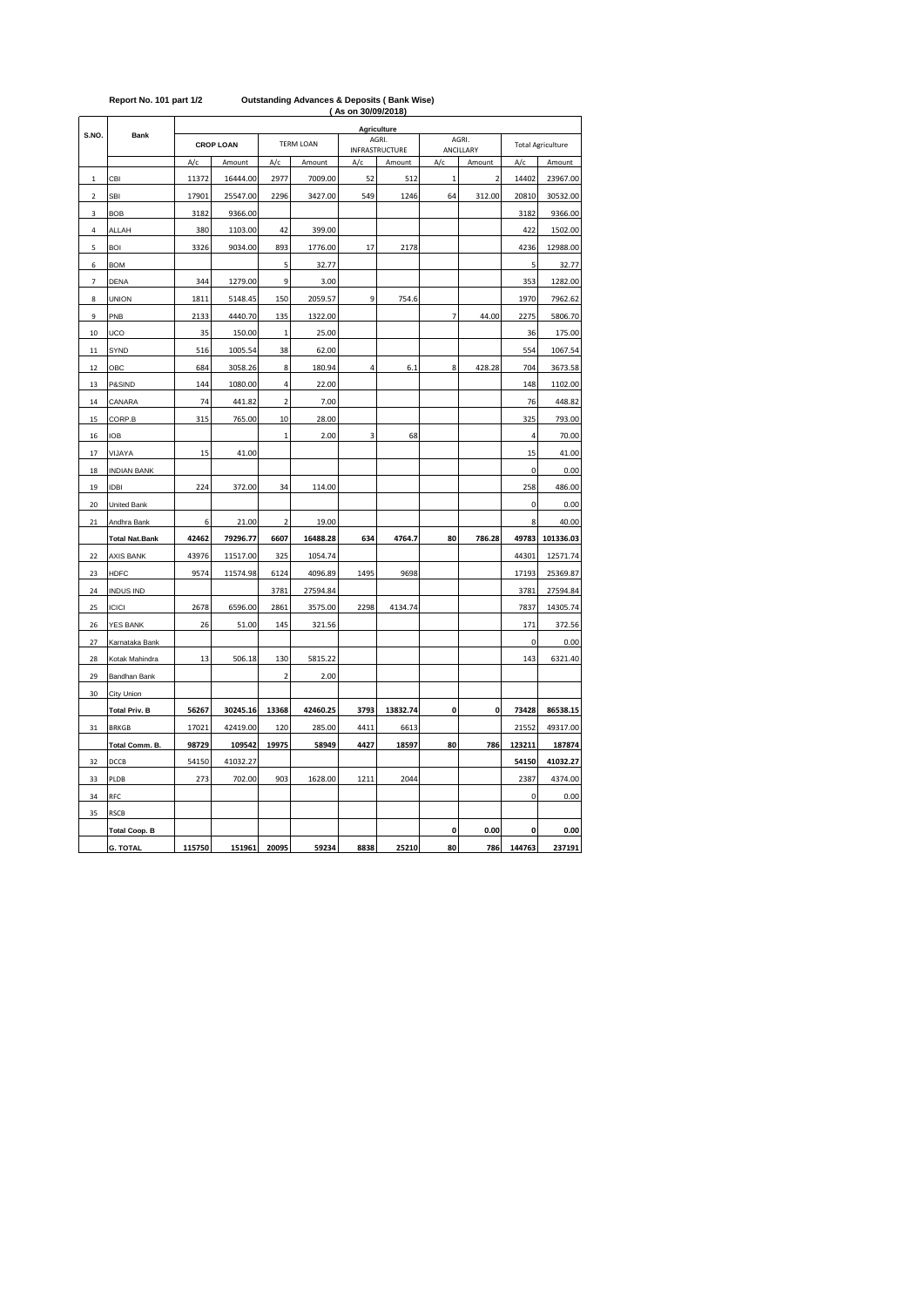|                | (As on 30/09/2018)<br><b>MSME</b> |                |             |                |             |                |              |                |                      |                   |                 |  |
|----------------|-----------------------------------|----------------|-------------|----------------|-------------|----------------|--------------|----------------|----------------------|-------------------|-----------------|--|
| S.NO.          | Bank                              |                | Micro Entp. |                | Small Entp. |                | Medium Entp. |                | Khadi & vill. Indus. | <b>Total MSME</b> |                 |  |
|                |                                   | A/c            | Amount      | A/c            | Amount      | A/c            | Amount       | A/c            | Amount               | A/c               | Amount          |  |
| $\mathbf{1}$   | CBI                               | 2339           | 10148.00    | 4653           | 25789.00    | 5              | 463.00       | 38             | 292                  | 7035              | 36692.00        |  |
| $\overline{2}$ | <b>SBI</b>                        | 5196           | 28683.00    | 549            | 47178.00    | 154            | 16655.00     |                |                      | 5899              | 92516.00        |  |
| 3              | <b>BOB</b>                        | 3512           | 19057.00    | 321            | 7995.00     |                |              |                |                      | 3833              | 27052.00        |  |
| 4              | ALLAH                             | 44             | 560.00      |                |             |                |              |                |                      | 44                | 560.00          |  |
| 5              | <b>BOI</b>                        | 1006           | 2331.00     | 33             | 2587.00     | $\overline{2}$ | 1180.00      | 15             | 35                   | 1056              | 6133.00         |  |
| 6              | <b>BOM</b>                        | 57             | 396.09      | $\mathbf{1}$   | 9.54        |                |              |                |                      | 58                | 405.63          |  |
| 7              | DENA                              | 84             | 161.00      | 5              | 119.00      |                |              |                |                      | 89                | 280.00          |  |
| 8              | UNION                             | 388            | 8117.19     | 178            | 4082.56     | 1              | 6.45         | $\overline{7}$ | 71                   | 574               | 12277.55        |  |
| 9              | PNB                               | 642            | 2496.74     | 219            | 1534.97     | 148            | 1370.74      |                |                      | 1009              | 5402.45         |  |
| 10             | UCO                               | 1558           | 8406.00     |                |             |                |              |                |                      | 1558              | 8406.00         |  |
| 11             | SYND                              | 244            | 1669.90     | 181            | 1160.80     |                |              |                |                      | 425               | 2830.70         |  |
| 12             | OBC                               | 604            | 3599.15     | 98             | 670.10      | 3              | 539.25       |                |                      | 705               | 4808.50         |  |
| 13             | P&SIND                            | 165            | 481.00      | 55             | 166.00      |                |              |                |                      | 220               | 647.00          |  |
| 14             | CANARA                            | 355            | 2166.00     | 40             | 1105.00     |                |              |                |                      | 395               | 3271.00         |  |
| 15             | CORP.B                            | 60             | 235.00      | 178            | 721.00      |                |              |                |                      | 238               | 956.00          |  |
| 16             | IOB                               | 86             | 765.00      | 13             | 103.00      |                |              |                |                      | 99                | 868.00          |  |
| 17             | VIJAYA                            | 135            | 615.00      | 6              | 94.00       |                |              |                |                      | 141               | 709.00          |  |
| 18             | <b>INDIAN BANK</b>                | 42             | 234.00      | $\overline{2}$ | 95.00       |                |              |                |                      | 44                | 329.00          |  |
| 19             | IDBI                              | 61             | 1786.00     | 3              | 98.00       |                |              |                |                      | 64                | 1884.00         |  |
| 20             | United Bank                       | 215            | 283.00      | $\mathbf 1$    | 118.00      |                |              |                |                      | 216               | 401.00          |  |
| 21             | Andhra Bank                       | 185            | 268.00      | $\mathbf{1}$   | 70.00       |                |              |                |                      | 186               | 338.00          |  |
|                | <b>Total Nat. Bank</b>            | 16978          | 92458       | 6537           | 93696       | 313            | 20214        | 60             | 398                  | 23888             | 206766.83       |  |
| 22             | <b>AXIS BANK</b>                  | 1025           | 8885.12     |                |             |                |              |                |                      | 1025              | 8885.12         |  |
| 23             | <b>HDFC</b>                       | 160            | 3111.72     |                |             |                |              |                |                      | 160               | 3111.72         |  |
|                |                                   |                |             |                |             |                |              |                |                      |                   |                 |  |
| 24             | <b>INDUS IND</b>                  | 1650           | 2197.00     |                |             |                |              |                |                      | 1650              | 2197.00         |  |
| 25             | <b>ICICI</b>                      | 1260           | 28745.56    | 435            | 16020.74    | 57             | 1630.22      |                |                      | 1752              | 46396.52        |  |
| 26             | Yes Bank                          | 125            | 594.57      | 20             | 214.71      |                |              |                |                      | 145               | 809.28          |  |
| 27             | Karnataka Bank                    | $\overline{7}$ | 493.00      | 5              | 34.00       |                |              |                |                      | 12                | 527.00          |  |
| 28             | Kotak Mahindra                    | 149            | 5432.41     | 88             | 2739.20     | 58             | 2589.23      | $\mathbf{1}$   | 96.93                | 296               | 10857.77        |  |
| 29             | Bandhan Bank                      | 80             | 758.00      | 14             | 102.00      |                |              |                |                      | 94                | 860.00          |  |
| 30             | City Union                        |                |             |                |             |                |              |                |                      |                   |                 |  |
|                | <b>Total Priv.B</b>               | 4456           | 50217       | 562            | 19111       | 115            | 4219         | 1              | 97                   | 5134              | 73644.41        |  |
| 31             | <b>BRKGB</b>                      | 2646           | 1767.00     |                |             |                |              |                |                      | 2646              | 1767.00         |  |
|                | Total Comm. B.                    | 21434          | 142675      | 7099           | 112807      | 428            | 24434        | 61             | 495                  | 29022             | 280411.24       |  |
| 32             | DCCB                              |                |             |                |             |                |              |                |                      | 0                 | 0.00            |  |
| 33             | PLDB                              |                |             |                |             |                |              |                |                      | $\mathbf 0$       | 0.00            |  |
| 34             | RFC                               | 65             | 1289.00     | 24             | 1002.00     | 3              | 1303.75      |                |                      | 92                | 3594.75         |  |
| 35             | <b>RSCB</b>                       |                |             |                |             |                |              |                |                      |                   |                 |  |
|                | <b>Total Coop.Bank</b>            | 65             | 1289        | 24             | 1002        | 3              | 1304         | 0              | 0                    | 92                | 3594.75         |  |
|                | <b>G. TOTAL</b>                   | 24145          | 145731      | 7123           | 113809      | 431            | 25738        | 61             | 495                  |                   | 31760 285772.99 |  |

### **Report No. 101 part 1/3 Outstanding Advances & Deposits ( Bank Wise)**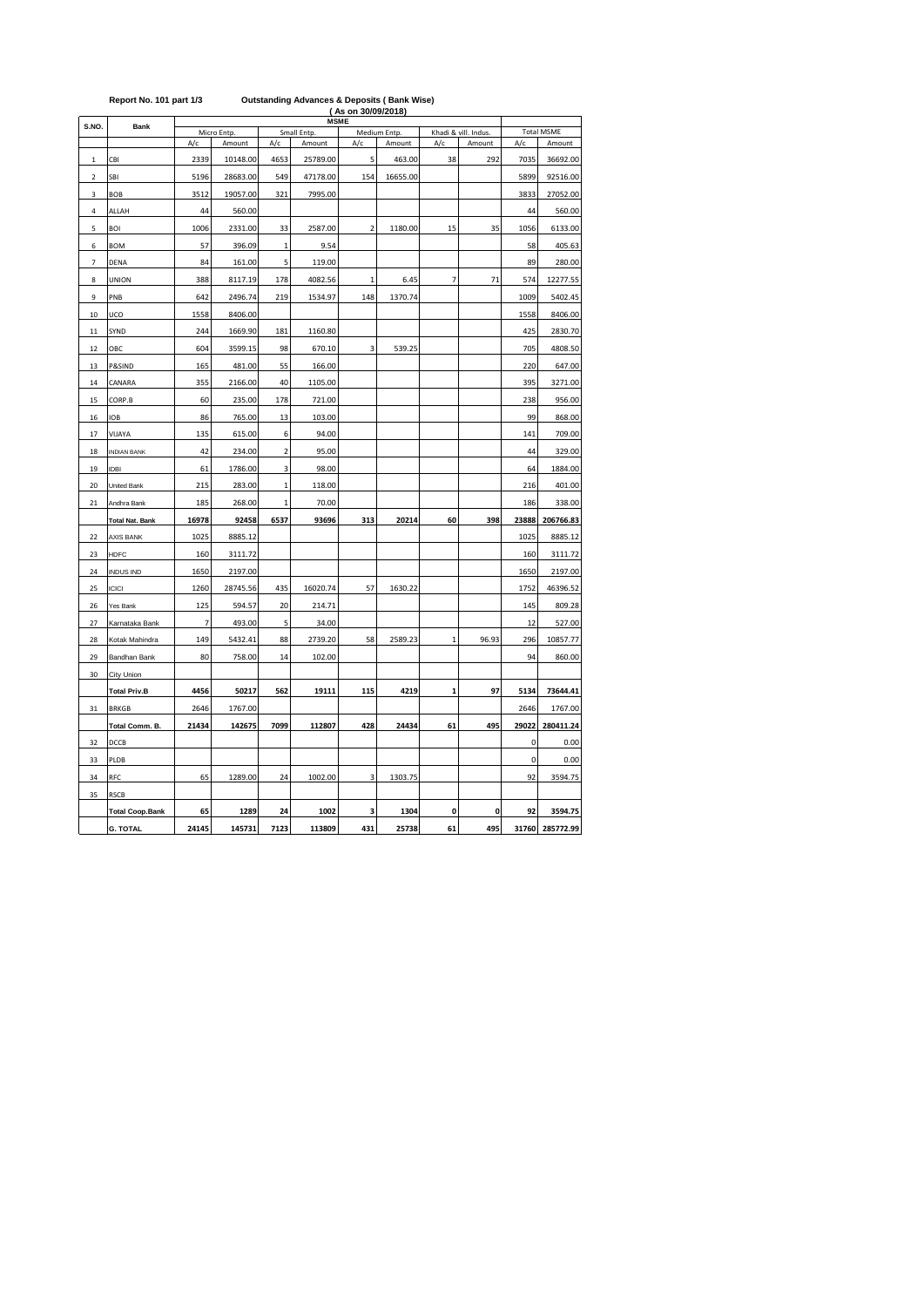|                         |                        | <b>Other Priorty Sector</b> |           |       |              |                |            |     |                      |                    |                         |              |                |             |                  |
|-------------------------|------------------------|-----------------------------|-----------|-------|--------------|----------------|------------|-----|----------------------|--------------------|-------------------------|--------------|----------------|-------------|------------------|
| S.NO.                   | <b>BANK</b>            |                             | Edu. Loan |       | Housing Loan |                | Other Loan |     | <b>Export Credit</b> |                    | <b>Reneawble Energy</b> |              | Social Infras. |             | <b>Total OPS</b> |
|                         |                        | A/c                         | Amount    | A/c   | Amount       | A/c            | Amount     | A/c | Amount               | A/c                | Amount                  | A/c          | Amount         | A/c         | Amount           |
| 1                       | CBI                    | 1451                        | 4380.00   | 2662  | 10025.00     | 1235           | 2995.00    |     |                      |                    |                         |              |                | 5348        | 17400            |
| $\overline{\mathbf{2}}$ | SBI                    | 4591                        | 2876.00   | 7491  | 66877.00     | 6649           | 2876.00    |     |                      |                    |                         |              |                | 18731       | 72629            |
| 3                       | <b>BOB</b>             | 182                         | 687.00    | 1126  | 12412.00     | 374            | 9897.00    |     |                      |                    |                         |              |                | 1682        | 22996            |
| $\overline{a}$          | ALLAH                  | $\overline{2}$              | 0.41      | 11    | 88.00        |                |            |     |                      |                    |                         |              |                | 13          | 88               |
| 5                       | BOI                    | 79                          | 319.00    | 562   | 5804.00      | 158            | 548.00     |     |                      |                    |                         |              |                | 799         | 6671             |
| 6                       | <b>BOM</b>             | 23                          | 76.71     | 75    | 462.87       | 39             | 21.30      |     |                      |                    |                         |              |                | 137         | 561              |
| $\overline{7}$          | DENA                   | 12                          | 53.00     | 55    | 315.00       |                |            |     |                      |                    |                         |              |                | 67          | 368              |
| 8                       | UNION                  | 48                          | 364.00    | 301   | 2841.41      | 149            | 755.38     |     |                      |                    |                         |              |                | 498         | 3961             |
| 9                       | PNB                    | 544                         | 935.78    | 533   | 3702.98      | 103            | 32.31      |     |                      |                    |                         |              |                | 1180        | 4671             |
| 10                      | UCO                    | 74                          | 230.00    | 664   | 7800.00      |                |            |     |                      |                    |                         |              |                | 738         | 8030             |
| 11                      | SYND                   | 27                          | 80.00     | 321   | 2204.21      | 154            | 611.96     |     |                      |                    |                         |              |                | 502         | 2896             |
| 12                      | OBC                    | 174                         | 353.75    | 1741  | 3310.28      | 20             | 238.10     |     |                      |                    |                         |              |                | 1935        | 3902             |
| 13                      | P&SIND                 | 9                           | 14.00     | 65    | 408.00       | 25             | 195.00     |     |                      |                    |                         |              |                | 99          | 617              |
| 14                      | CANARA                 | 42                          | 203.00    | 164   | 1287.00      |                |            |     |                      |                    |                         |              |                | 206         | 1490             |
| 15                      | CORP.B                 | 14                          | 24.00     | 55    | 160.00       | 54             | 44.00      |     |                      |                    |                         |              |                | 123         | 228              |
| 16                      | IOB                    | 10                          | 22.00     | 21    | 205.00       |                |            |     |                      |                    |                         |              |                | 31          | 227              |
| 17                      | VIJAYA                 | 12                          | 20.00     | 42    | 416.00       | 12             | 43.00      |     |                      |                    |                         |              |                | 66          | 479              |
| 18                      | <b>NDIAN BANK</b>      | 16                          | 52.00     | 80    | 583.00       |                |            |     |                      |                    |                         |              |                | 96          | 635              |
| 19                      | IDBI                   | 15                          | 61.00     | 12    | 135.00       |                |            |     |                      |                    |                         |              |                | 27          | 196              |
| 20                      | United Bank            | 4                           | 16.00     | 24    | 109.00       |                |            |     |                      |                    |                         |              |                | 28          | 125              |
| 21                      | Andhra Bank            | 5                           | 14.00     | 62    | 775.00       |                |            |     |                      |                    |                         |              |                | 67          | 789              |
|                         | <b>Total Nat. Bank</b> | 7334                        | 10782     | 16067 | 119921       | 8972           | 18257      | 0   | $\pmb{0}$            | 0                  | 0                       | $\pmb{0}$    | $\mathbf 0$    | 32373       | 148959           |
| 22                      | AXIS BANK              | 11                          | 77.00     | 1328  | 10443.00     |                |            |     |                      |                    |                         |              |                | 1339        | 10520            |
| 23                      | HDFC                   |                             |           | 1138  | 8259.74      | 4974           | 26854.97   |     |                      |                    |                         |              |                | 6112        | 35115            |
| 24                      | INDUS IND              |                             |           |       |              |                |            |     |                      |                    |                         |              |                | $\pmb{0}$   | 0                |
| 25                      | <b>ICICI</b>           | 19                          | 59.00     | 505   | 3785.84      | 31             | 5.92       |     |                      |                    |                         |              |                | 555         | 3851             |
| 26                      | Yes Bank               |                             |           | 24    | 77.00        | 11             | 2.00       |     |                      |                    |                         |              |                | 35          | 79               |
| 27                      | Karnataka Bank         | $\mathbf{1}$                | 6.00      | 5     | 51.00        |                |            |     |                      |                    |                         |              |                | 6           | 57               |
| 28                      | Kotak Mahindra         | 19                          | 14.70     |       |              |                |            |     |                      |                    |                         |              |                | 19          | 15               |
| 29                      | Bandhan Bank           | 11                          | 22.00     | 21    | 196.00       |                |            |     |                      |                    |                         |              |                | 32          | 218              |
| 30                      | City Union             |                             |           |       |              |                |            |     |                      |                    |                         |              |                |             |                  |
|                         | <b>Total Priv.B</b>    | 61                          | 179       | 3021  | 22813        | 5016           | 26863      | 0   | $\mathbf{0}$         | $\mathbf 0$        | 0                       | $\mathbf{0}$ | $\mathbf 0$    | 8066        | 49636            |
| 31                      | <b>BRKGB</b>           | 67                          | 223.00    | 329   | 3972.00      | 1780           | 1104.00    |     |                      |                    |                         |              |                | 2176        | 5299             |
|                         | Total Comm. B.         | 7395                        | 10960     | 19088 | 142733       | 13988          | 45120      | 0   | $\mathbf 0$          | 0                  | 0                       | $\pmb{0}$    | $\mathbf 0$    | 40439       | 198596           |
| 32                      | DCCB                   |                             |           |       |              |                |            |     |                      |                    |                         |              |                | $\mathbf 0$ | 0                |
| 33                      | PLDB                   |                             |           | 451   | 1078.00      |                |            |     |                      |                    |                         |              |                | 451         | 1078             |
| 34                      | RFC                    |                             |           |       |              |                |            |     |                      |                    |                         |              |                | 0           | 0                |
| 35                      | <b>RSCB</b>            |                             |           | 23    | 95.00        | $\overline{7}$ | 55.00      |     |                      |                    |                         |              |                | 30          | 150              |
|                         | <b>Total Coop.Bank</b> | 0                           | 0         | 474   | 1173         | 7              | 55         | 0   | $\pmb{0}$            | 0                  | 0                       | $\pmb{0}$    | $\mathbf 0$    | 481         | 1228             |
|                         | <b>G. TOTAL</b>        | 7462                        | 11183     | 19891 | 147878       | 15775          | 46279      | 0   | $\mathbf 0$          | $\pmb{\mathsf{o}}$ | 0                       | $\pmb{0}$    | 0              | 43096       | 205122.62        |

**Report No. 101 part 1/4 Outstanding Advances & Deposits ( Bank Wise) ( As on 30/09/2018)**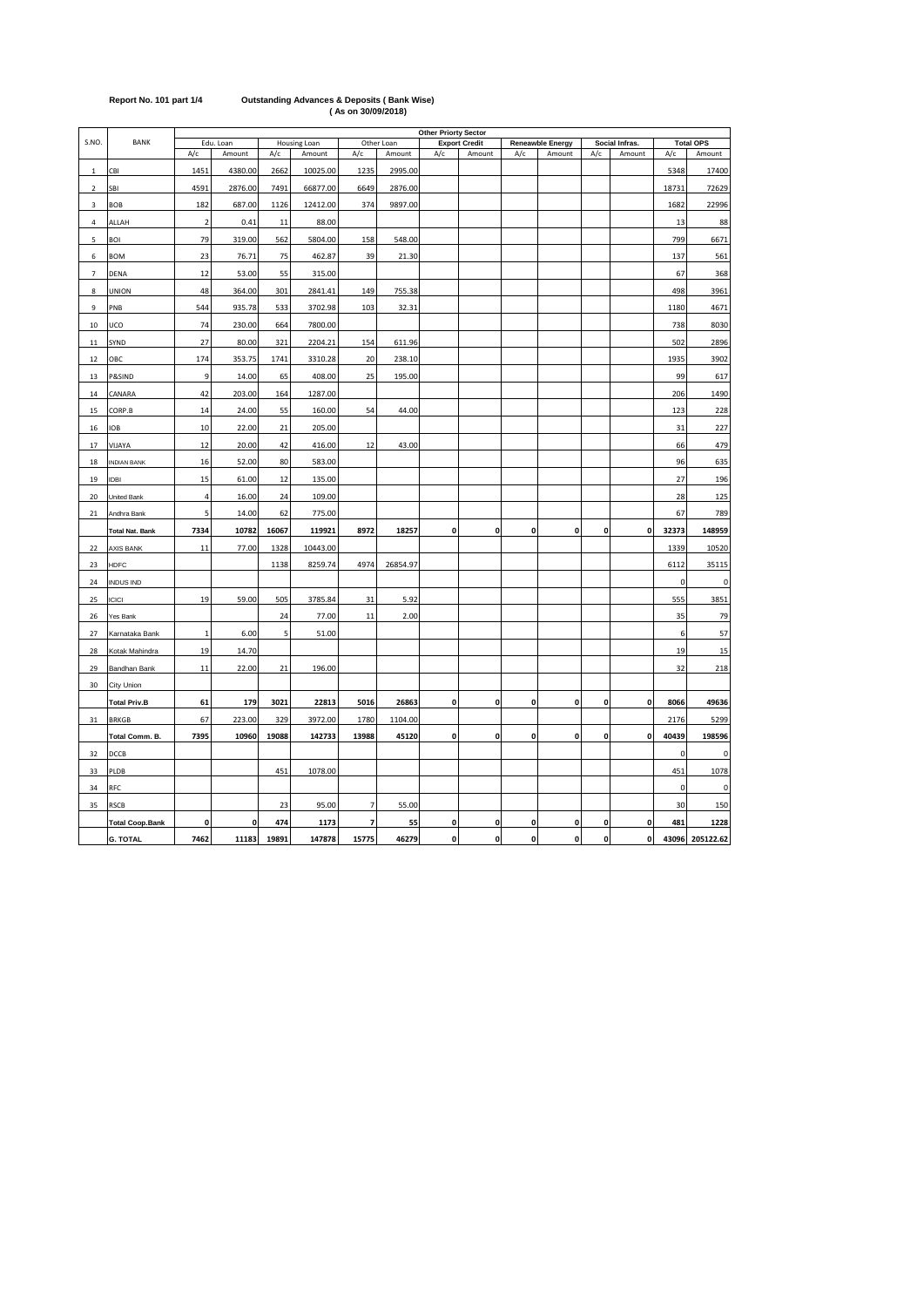|                |                        |        | (Rs in lacs)          |                          |             |                |                 |                         |                 |                |         |
|----------------|------------------------|--------|-----------------------|--------------------------|-------------|----------------|-----------------|-------------------------|-----------------|----------------|---------|
| S.NO.          | Bank                   |        | <b>Weakar Section</b> |                          | <b>SCST</b> |                | <b>MINORITY</b> | <b>WOMEN</b>            | <b>PMEGP</b>    |                |         |
|                |                        | A/c    | Amount                | A/c                      | Amount      | A/c            | Amount          | A/c                     | Amount          | A/c            | Amount  |
| $\mathbf 1$    | CBI                    | 7886   | 17204.00              | 1030                     | 1300.00     | 1265           | 17065.78        | 6241                    | 17179.00        | 151            | 674.00  |
| $\mathfrak{p}$ | SBI                    | 49579  | 43030.00              | 17601                    | 25427.00    | 15474          | 55046.89        | 7594                    | 15447.00        | 81             | 4791.00 |
| 3              | <b>BOB</b>             | 5496   | 24907.00              | 1210                     | 4597.00     | 3121           | 12545.69        | 1790                    | 8723.00         | 11             | 2.00    |
| 4              | ALLAH                  | 17     | 12.00                 | $\overline{7}$           | 3.00        | 40             | 112.00          | 76                      | 166.85          |                |         |
| 5              | <b>BOI</b>             | 910    | 1534.00               | 945                      | 2712.00     | 497            | 2547.65         | 365                     | 1612.00         | 34             | 158.00  |
| 6              | <b>BOM</b>             | 47     | 18.00                 | 37                       | 10.55       | 8              | 3.46            | 3                       | 2.10            |                |         |
| $\overline{7}$ | DENA                   | 425    | 1195.00               | 13                       | 9.00        | 42             | 80.00           | 120                     | 365.00          | $\overline{4}$ | 2.38    |
| 8              | UNION                  | 1413   | 3358.87               | 817                      | 2005.67     | 312            | 4512.74         | 327                     | 1136.42         |                |         |
| 9              | PNB                    | 5596   | 13054.89              | 1784                     | 1899.47     | 2296           | 11067.84        | 2415                    | 2145.67         |                |         |
| 10             | UCO                    | 410    | 1549.00               | 165                      | 350.00      | 547            | 1296.57         | 350                     | 947.50          |                |         |
| 11             | SYND                   | 185    | 384.47                | 28                       | 162.37      | 113            | 437.71          | 289                     | 2187.37         |                |         |
| 12             | OBC                    | 1807   | 3370.45               | 710                      | 1890.00     | 154            | 2857.57         | 685                     | 2450.00         | 20             | 20.00   |
| 13             | P&SIND                 | 130    | 120.00                | 55                       | 4.20        | 55             | 120.00          | 124                     | 525.00          | 5              | 6.85    |
| 14             | CANARA                 | 211    | 424.00                | 94                       | 265.00      | 103            | 541.00          | 110                     | 212.00          |                |         |
| 15             | CORP.B                 | 340    | 420.00                | 160                      | 260.00      | 8              | 265.00          | 125                     | 410.00          |                |         |
| 16             | <b>IOB</b>             | 35     | 78.00                 | 20                       | 30.00       | 65             | 205.00          | 54                      | 253.00          |                |         |
| 17             | VIJAYA                 | 29     | 148.00                | 29                       | 148.00      | 28             | 153.00          | 50                      | 401.00          |                |         |
| 18             | <b>INDIAN BANK</b>     | 10     | 22.00                 | 9                        | 23.00       | 9              | 67.00           | 16                      | 101.98          |                |         |
| 19             | <b>IDBI</b>            | 152    | 786.00                | 15                       | 22.00       | 40             | 440.00          | 50                      | 337.00          |                |         |
| 20             | United Bank            | 172    | 199.41                | 34                       | 30.00       | 48             | 111.00          | 58                      | 517.00          |                |         |
| 21             | Andhra Bank            | 18     | 32.00                 | 8                        | 4.00        | 5              | 7.00            | 4                       | 5.00            |                |         |
|                | <b>Total Nat. Bank</b> | 74868  | 111847.09             | 24771                    | 41152.26    | 24230          | 109482.90       | 20846                   | 55123.89        | 306            | 5654.23 |
| 22             | AXIS BANK              | 115    | 748.00                | 125                      | 794.00      | 245            | 5045.47         | 65                      | 450.00          |                |         |
| 23             | HDFC                   | 5280   | 4771.88               | 626                      | 1805.87     | 26127          | 5045.74         | 4315                    | 4196.57         |                |         |
| 24             | <b>INDUS IND</b>       | 3817   | 8425.48               | 1045                     | 2645.71     | 3496           | 8074.97         | 415                     | 945.84          |                |         |
| 25             | <b>ICICI</b>           | 6864   | 12779.94              | 995                      | 1354.56     | 2415           | 9074.84         | 4125                    | 46359.74        |                |         |
| 26             | Yes Bank               | 2938   | 670.16                | 17                       | 317.51      | 16             | 317.48          | 2919                    | 339.48          |                |         |
| 27             | Karnataka Bank         |        |                       | $\overline{\phantom{a}}$ | 14.14       | 3              | 22.19           |                         |                 |                |         |
| 28             | Kotak Mahindra         | 512    | 5148.74               | 88                       | 4793.25     | 65             | 3735.84         |                         |                 |                |         |
| 29             | Bandhan Bank           | 33     | 66.00                 | 16                       | 26.00       | 62             | 198.00          | 53                      | 219.00          |                |         |
| 30             | City Union             |        |                       |                          |             |                |                 |                         |                 |                |         |
|                | <b>Total Priv. B</b>   | 19559  | 32610.20              | 2914                     | 11751.04    | 32429          | 31316.53        | 11892                   | 52510.63        | 0              | 0.00    |
| 31             | <b>BRKGB</b>           | 17922  | 15912.00              | 5332                     | 7615.00     | 1247           | 2547.87         | 2289                    | 2728.00         |                |         |
|                | Total Comm. B.         | 94427  | 144457.29             | 27685                    | 52903.30    | 56659          | 140799.43       | 32738                   | 107634.52       | 306            | 5654.23 |
| 32             | DCCB                   | 43212  | 20657.74              | 40197                    | 19857.23    | 6957           | 9120.23         | 2075                    | 7705.02         | 0              | 0.00    |
| 33             | PLDB                   | 842    | 1304.00               | 1489                     | 788.00      | 86             | 53.00           | 150                     | 197.00          |                |         |
| 34             | RFC                    |        |                       |                          |             | $\overline{2}$ | 114.00          | $\overline{\mathbf{c}}$ | 190.00          |                |         |
| 35             | <b>RSCB</b>            |        |                       |                          |             |                |                 |                         |                 |                |         |
|                | <b>Total Coop. Ba</b>  | 44054  | 21961.74              | 41686                    | 20645.23    | 7045           | 9287.23         | 2227                    | 8092.02         | 0              | 0.00    |
|                | <b>G. TOTAL</b>        | 156403 | 182331.03             | 74703                    | 81163.53    |                | 64951 152634.53 |                         | 37254 118454.54 | 306            | 5654.23 |

### **Report No. 101 part 1/6 Outstanding Advances & Deposits ( Bank Wise)**